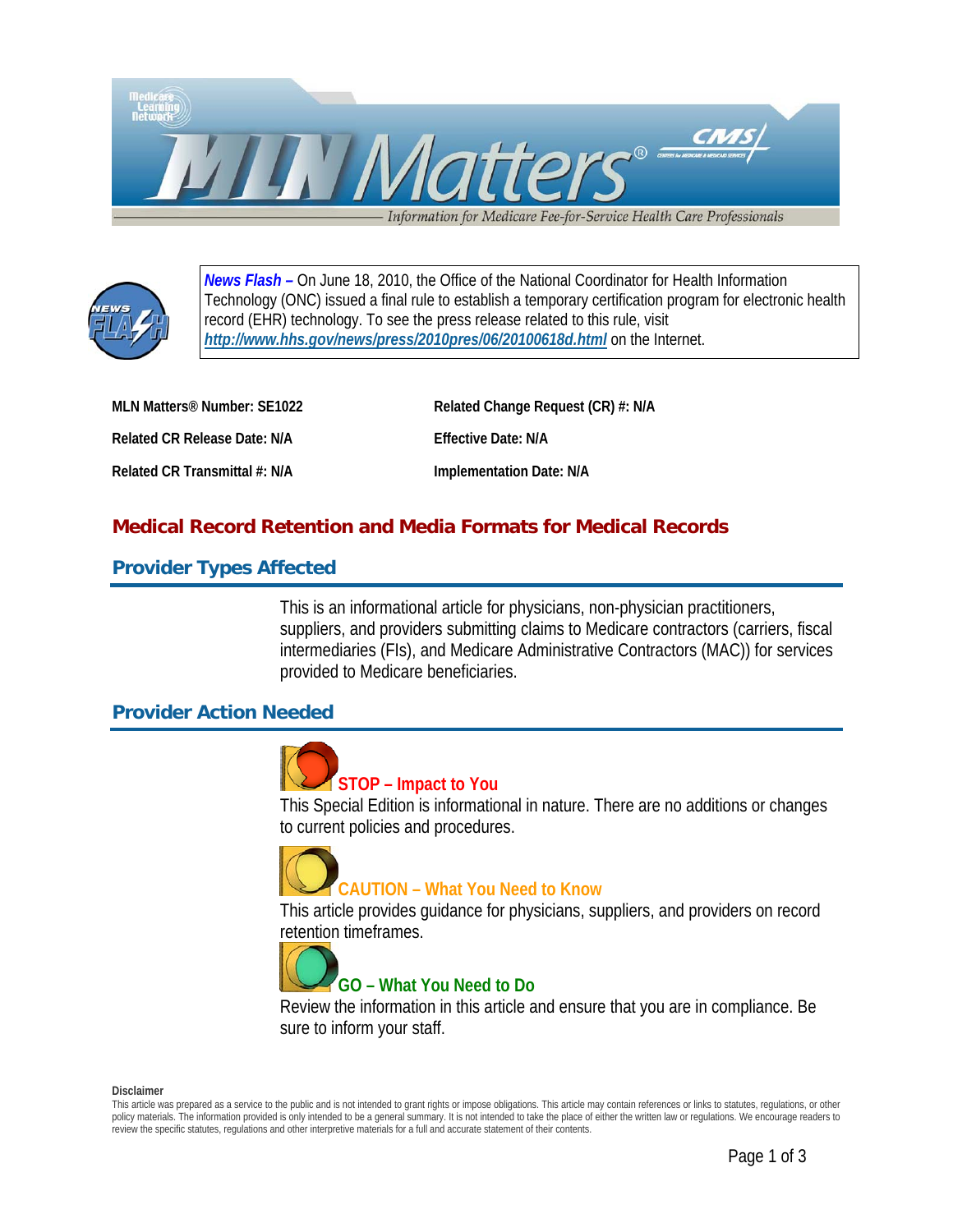#### **Retention Periods**

State laws generally govern how long medical records are to be retained. However, the Health Insurance Portability and Accountability Act (HIPAA) of 1996 (HIPAA) administrative simplification rules require a covered entity, such as a physician billing Medicare, to retain required documentation for **six years from the date of its creation or the date when it last was in effect, whichever is later.** HIPAA requirements preempt State laws if they require shorter periods. **Your State may require a longer retention period**. The HIPAA requirements are available at 45 CFR 164.316(b)(2) (*[http://ecfr.gpoaccess.gov/cgi/t/text/text](http://ecfr.gpoaccess.gov/cgi/t/text/text-idx?c=ecfr&tpl=/ecfrbrowse/Title45/45cfr164_main_02.tpl)[idx?c=ecfr&tpl=/ecfrbrowse/Title45/45cfr164\\_main\\_02.tpl](http://ecfr.gpoaccess.gov/cgi/t/text/text-idx?c=ecfr&tpl=/ecfrbrowse/Title45/45cfr164_main_02.tpl)*) on the Internet.

While the HIPAA Privacy Rule does not include medical record retention requirements, it does require that covered entities apply appropriate administrative, technical, and physical safeguards to protect the privacy of medical records and other protected health information (PHI) for whatever period such information is maintained by a covered entity, including through disposal. The Privacy Rule is available at 45 CFR 164.530(c) (*[http://ecfr.gpoaccess.gov/cgi/t/text/text-](http://ecfr.gpoaccess.gov/cgi/t/text/text-idx?c=ecfr&tpl=/ecfrbrowse/Title45/45cfr164_main_02.tpl)*

*[idx?c=ecfr&tpl=/ecfrbrowse/Title45/45cfr164\\_main\\_02.tpl](http://ecfr.gpoaccess.gov/cgi/t/text/text-idx?c=ecfr&tpl=/ecfrbrowse/Title45/45cfr164_main_02.tpl)*) on the Internet.

The Centers for Medicare & Medicaid Services (CMS) requires records of providers submitting cost reports to be retained in their original or legally reproduced form for a period of at least 5 years after the closure of the cost report. This requirement is available at 42 CFR 482.24[b][1] (*[http://www.access.gpo.gov/nara/cfr/waisidx\\_05/42cfr482\\_05.html](http://www.access.gpo.gov/nara/cfr/waisidx_05/42cfr482_05.html)*) on the Internet.

CMS requires Medicare managed care program providers to retain records for 10 years. This requirement is available at 42 CFR 422.504 [d][2][iii] (*[http://ecfr.gpoaccess.gov/cgi/t/text/text](http://ecfr.gpoaccess.gov/cgi/t/text/text-idx?c=ecfr;sid=ab240bf0e5f6388a75cbe07cc5cf1d21;rgn=div5;view=text;node=42%3A3.0.1.1.9;idno=42;cc=ecfr)[idx?c=ecfr;sid=ab240bf0e5f6388a75cbe07cc5cf1d21;rgn=div5;view=text;nod](http://ecfr.gpoaccess.gov/cgi/t/text/text-idx?c=ecfr;sid=ab240bf0e5f6388a75cbe07cc5cf1d21;rgn=div5;view=text;node=42%3A3.0.1.1.9;idno=42;cc=ecfr) [e=42%3A3.0.1.1.9;idno=42;cc=ecfr](http://ecfr.gpoaccess.gov/cgi/t/text/text-idx?c=ecfr;sid=ab240bf0e5f6388a75cbe07cc5cf1d21;rgn=div5;view=text;node=42%3A3.0.1.1.9;idno=42;cc=ecfr)*) on the Internet.

Providers/suppliers should maintain a medical record for each Medicare beneficiary that is their patient. Remember that medical records must be accurately written, promptly completed, accessible, properly filed and retained. Using a system of author identification and record maintenance that ensures the integrity of the authentication and protects the security of all record entries is a good practice.

The Medicare program does not have requirements for the media formats for medical records. However, the medical record needs to be in its original form or in a legally reproduced form, which may be electronic, so that medical records may

#### **Disclaimer**

This article was prepared as a service to the public and is not intended to grant rights or impose obligations. This article may contain references or links to statutes, regulations, or other policy materials. The information provided is only intended to be a general summary. It is not intended to take the place of either the written law or regulations. We encourage readers to review the specific statutes, regulations and other interpretive materials for a full and accurate statement of their contents.